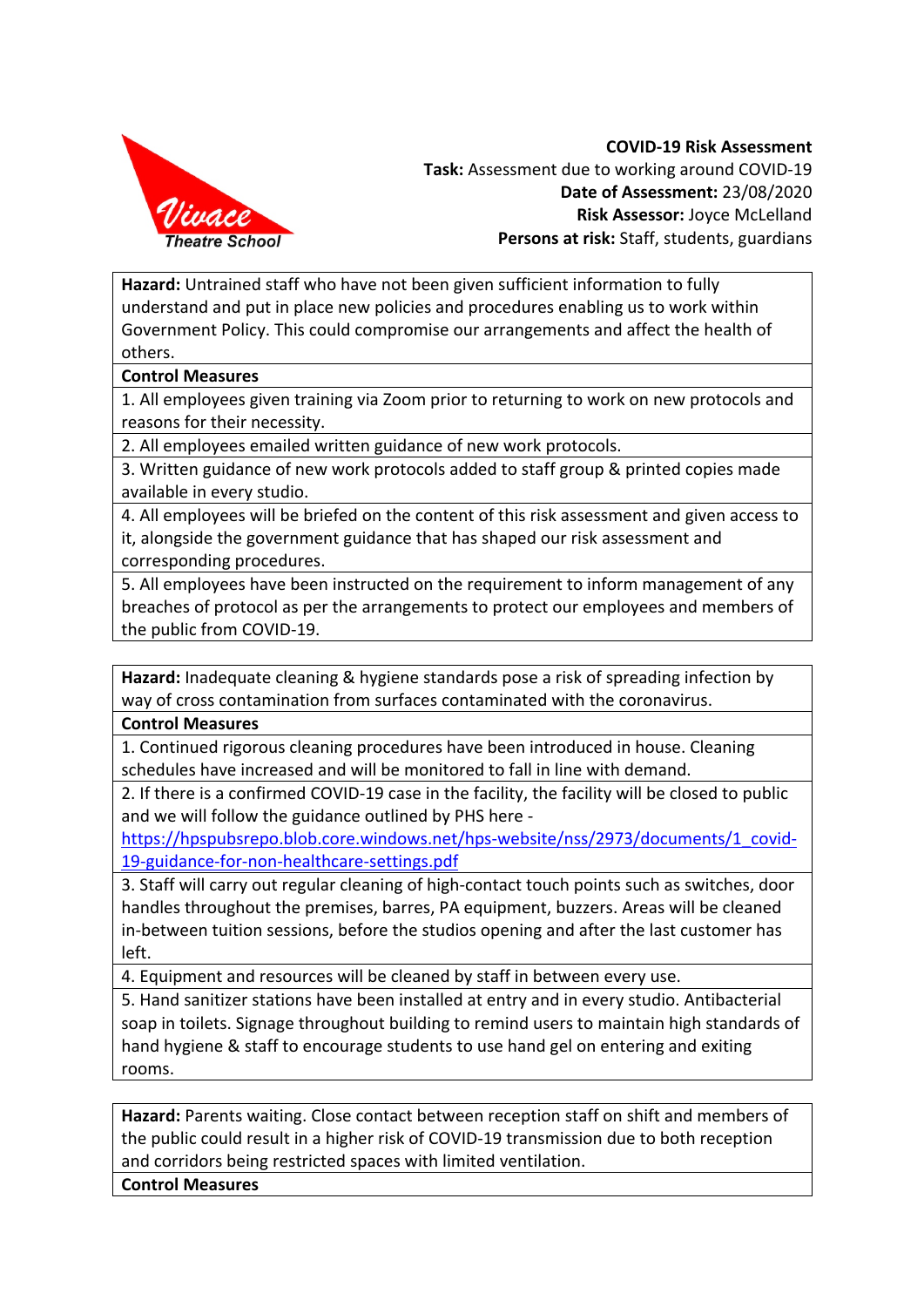1. Parents will drop and collect students from the main door and not enter the building unless necessary.

2. Reception facilities will be closed and will only be made available to parents of nervous or new students who are in need of support. Where reception is used all possible efforts will be put in place to ensure distancing, face coverings will be required and the space cleaned after they leave.

3. Masks will be worn in communal areas of building such as reception, corridors & when moving around.

4. Signage has been introduced to highlight the importance of social distancing.

5. Signage has been introduced to highlight at entrance to reception that it is a '1m zone' due to dimensions of space.

**Hazard:** Staff/Parent/Student interaction. Risk of transmission between staff, parents and students creates a higher risk of infection.

## **Control Measures**

1. Signage installed to remind all of the importance of distancing.

2. Students will be kept within their distinct class groups and will not be permitted to mingle forming 'bubbles'.

3. Mark-ups on the floor will enable staff to space students easily and increase separation as per gov guidance. Teacher zones will be included.

4. As per government guidance the wellbeing of the students is of the utmost importance and it is also recognised that for younger children and children with additional needs, distancing is difficult. Where closer contact is essential between a staff member and student in terms of support, this should be kept to a minimum. Staff have visors available for in class use to provide some additional protection.

4. Studios must be cleaned between groups.

5. There must be no shared resources including props and handouts.

6. Staggered start times will be implemented to reduce the number of people arriving at once and maintain bubbles.

7. All possible attempts to increase ventilation will be implemented including opening windows (must be safe to do so and weather dependant so as not to pose further health and safety risk) and leaving studio doors.

8. Anyone displaying symptoms of COVID-19 will be sent home immediately. If this requires the person to wait for pick up they will be placed in isolation in a well ventilated space. Staff members will wear masks when collecting that person.

**Hazard:** Items from home. Staff and students bringing personal items including bags & jackets which could be contaminated creates a higher risk of infection.

## **Control Measures**

1. Staff will be trained to ensure that any items needed from bags must be removed then bags and jacket packed safely out of the way. Following this they should use the hand sanitizer provided in each studio and antibacterial spray used to wipe down any personal items that will remain in studio/reception during classes such as laptops/water bottles/phones etc.